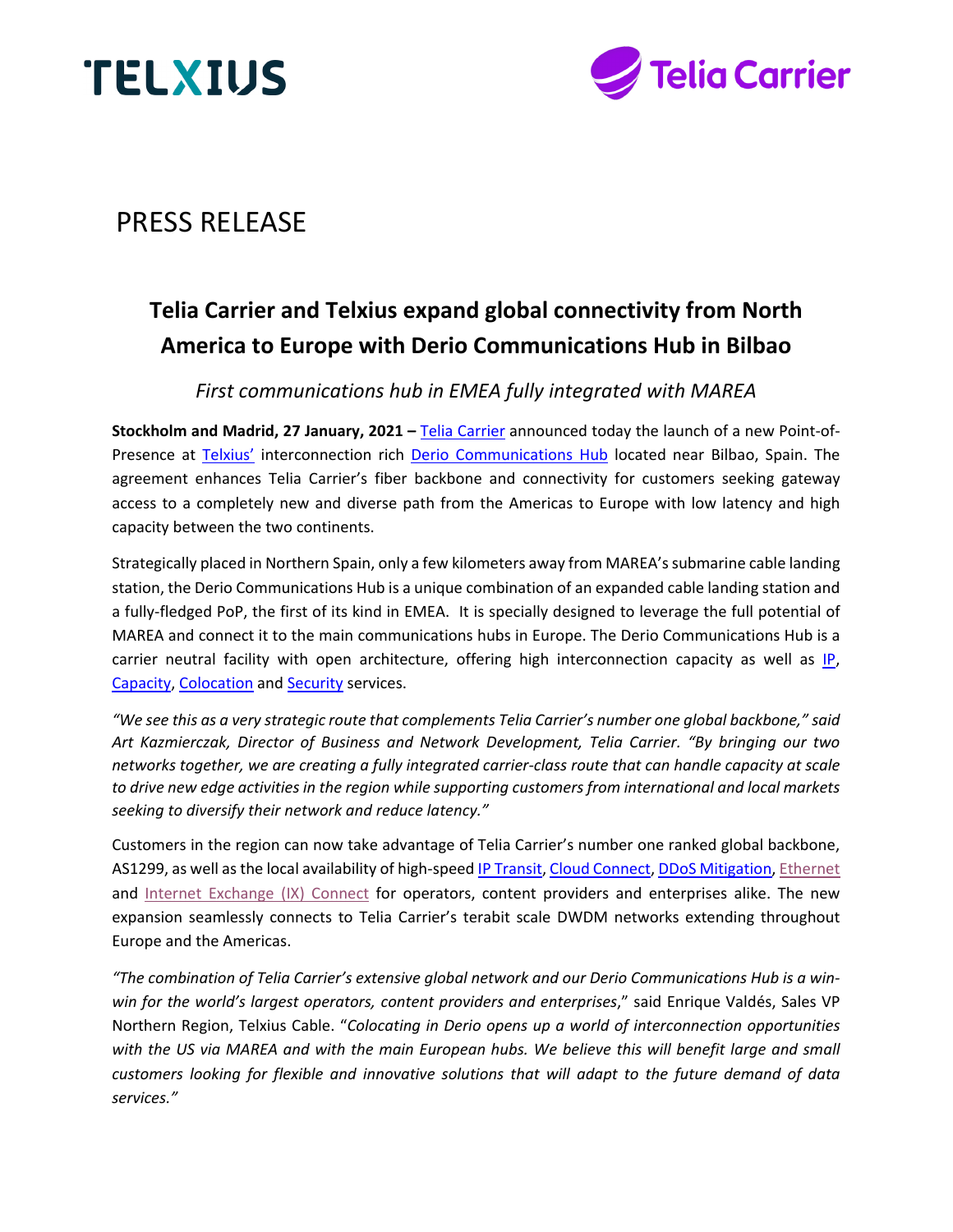



MAREA, which means "tide" in Spanish, is one of the highest capacity transatlantic submarine cables to date. It connects Virginia Beach in the US, with Sopelana, in Northern Spain, providing an alternative path to the main communication hub routes to Africa, the Middle East and Asia. With a length of 6,600 kilometers and 200 Tbps of capacity, MAREA revolutionized transatlantic communications, with ultra-high capacity and low latency, designed to evolve at the pace of the most advanced technology.

Telxius' Derio facilities leverage the full capacity of MAREA connecting to key communication hubs in Europe like Madrid, Paris, London and Marseille, providing customers with unprecedented levels of interconnection. Furthermore, to fully maximize Derio's reach, Telxius is finalizing two direct backhaul connections straight to Paris and Madrid, leveraging existing Telxius infrastructure and adding to the benefits of the MAREA subsea route.

With 2,000 sqm and up to 4 MW of power, the Derio facility is carrier neutral and features TIER III specifications, representing the newest innovative design in subsea cable infrastructure. The facility offers a unique combination of being an expanded cable landing station (CLS) with advanced cable transmission capabilities, and a fully-fledged international PoP. In addition, it was designed using environmentally friendly standards and runs on 100 percent renewable energy with free cooling.

Telia Carrier connectivity underpins today's digitally enabled society, providing the building blocks for digital enablement, transformation and innovation. With over 67,000 km of fiber, Telia Carrier is the leading global Internet backbone provider, connecting more than 300 Points-of-Presence in 35 countries across Europe, North America and Asia.

#### **Supporting Material**

- [Telxius Opens Purpose-Built Infrastructure in EMEA: Derio Communications Hub \(PR\)](https://telxius.com/en/telxius-opens-purpose-built-infrastructure-in-emea-derio-communications-hub/)
- [Telxius to land the Grace Hopper Subsea Cable at its Derio Communications Hub in Bilbao](https://telxius.com/en/telxius-to-land-the-grace-hopper-subsea-cable-at-derio/)
- [Telia Carrier and Telxius announce major network capacity agreement](https://www.teliacarrier.com/about-us/press-releases/telia-carrier-telxius_announce_major_network_capacity_agreement.html)

# **About Telia Carrier**

Telia Carrier solves global connectivity challenges for multinational enterprises whose businesses rely on digital infrastructure. On top of the world's #1 ranked IP backbone and a unique ecosystem of cloud and network service providers, we provide an award-winning customer experience to customers in 120 countries worldwide. Our global Internet services connect more than 700 cloud, security and content providers with low latency. For further resilience, our private Cloud Connect service connects directly to Amazon Web Services, Microsoft Azure, Google Cloud, IBM Cloud and Oracle cloud across North America, Europe and Asia. Discover more at [Teliacarrier.com,](http://www.teliacarrier.com/) and follow us on [LinkedIn](https://www.linkedin.com/company/telia-carrier) and [Twitter.](https://twitter.com/teliacarrier)